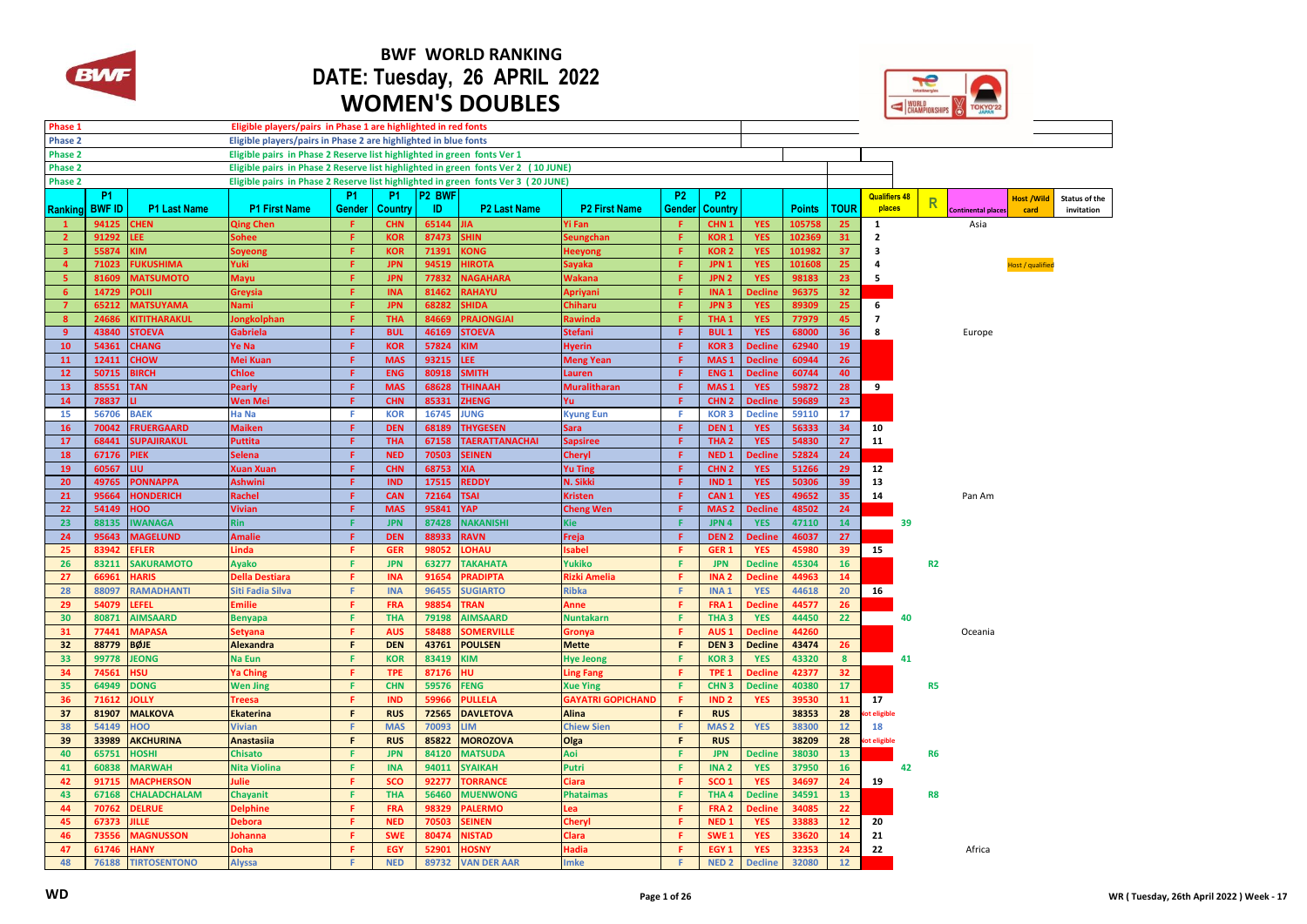| 49 | 70371 | <b>FINNE-IPSEN</b>  | Julie                 | F. | <b>DEN</b> | 64816 | <b>SURROW</b>         | Mai                    | F. | <b>DEN</b>       | <b>Decline</b> | 31710 | 23               |    |    |                |
|----|-------|---------------------|-----------------------|----|------------|-------|-----------------------|------------------------|----|------------------|----------------|-------|------------------|----|----|----------------|
| 50 | 58324 | <b>BUSCH</b>        | <b>Christine</b>      | F. | <b>DEN</b> | 70651 | <b>SCHULZ</b>         | <b>Amalie</b>          | F  | <b>DEN</b>       | <b>Decline</b> | 31660 | 25               |    |    |                |
| 51 | 62426 | <b>ERCETIN</b>      | <b>Bengisu</b>        | F. | <b>TUR</b> | 73023 | INCI                  | <b>Nazlican</b>        | F. | TUR <sub>1</sub> | 15 june        | 31264 | 16               |    |    |                |
| 52 | 66267 | <b>MARRAN</b>       | Kati-Kreet            | F. | <b>EST</b> | 75821 | RÜÜTEL                | <b>Helina</b>          | F. | EST <sub>1</sub> | <b>YES</b>     | 30850 | 28               | 23 |    |                |
| 53 | 74218 | <b>AZURMENDI</b>    | <b>Clara</b>          | F. | <b>ESP</b> | 95780 | <b>CORRALES</b>       | <b>Beatriz</b>         | F. | ESP <sub>1</sub> | <b>YES</b>     | 30486 | 14               | 24 |    |                |
| 54 | 57791 | <b>IOH:</b>         | Catherine             | F. | CAN        | 86226 | WU                    | <b>Josephine</b>       | F. | CAN <sub>2</sub> | <b>YES</b>     | 30369 | 17               | 25 |    |                |
| 55 | 61986 | NG.                 | <b>Tsz Yau</b>        | F. | <b>HKG</b> | 88932 | <b>YUEN</b>           | <b>Sin Ying</b>        | F. | HKG <sub>1</sub> | <b>Decline</b> | 29518 | 17               |    |    |                |
| 56 | 57457 | LIMA                | <b>Jaqueline</b>      | F. | <b>BRA</b> | 76507 | LIMA                  | <b>Samia</b>           | F. | <b>BRA1</b>      | <b>YES</b>     | 29512 | 16               | 26 |    |                |
| 57 | 98566 | <b>KARLSSON</b>     | Emma                  | F. | <b>SWE</b> | 73556 | <b>MAGNUSSON</b>      | <b>Johanna</b>         | F. | SWE <sub>2</sub> | <b>Decline</b> | 29320 | 16               |    |    |                |
| 58 | 59206 | <b>JAKKAMPUDI</b>   | <b>Meghana</b>        | F. | <b>IND</b> | 73496 | <b>S RAM</b>          | <b>Poorvisha</b>       | F. | <b>IND3</b>      | <b>Decline</b> | 29260 | 17               |    |    | R <sub>9</sub> |
| 59 | 75270 | <b>CHANG</b>        | <b>Ching Hui</b>      | F. | <b>TPE</b> | 78687 | YANG                  | <b>Ching Tun</b>       | F. | TPE <sub>1</sub> | <b>YES</b>     | 29224 | 21               | 27 |    |                |
| 60 | 87616 | <b>NG</b>           | <b>Wing Yung</b>      | F. | <b>HKG</b> | 68015 | YEUNG                 | Nga Ting               | F. | HKG <sub>2</sub> | <b>Decline</b> | 29040 | 16               |    |    |                |
| 61 | 92339 | <b>CHENG</b>        | Chi Ya                | F. | <b>TPE</b> | 77386 | <b>LEE</b>            | <b>Chih Chen</b>       | F. | TPE <sub>2</sub> | <b>YES</b>     | 29030 | 15               | 28 |    |                |
| 62 | 71801 | <b>KOREPAP</b>      | <b>Chasinee</b>       | F. | <b>THA</b> | 72504 | <b>SUDJAIPRAPARAT</b> | <b>Jhenicha</b>        | F. | THA <sub>4</sub> | <b>Decline</b> | 27450 | 15               |    |    | <b>R11</b>     |
| 63 | 99891 | <b>LAMBERT</b>      | <b>Margot</b>         | F  | <b>FRA</b> | 98854 | <b>TRAN</b>           | <b>Anne</b>            | F. | FRA <sub>1</sub> | <b>YES</b>     | 27385 | 11               | 29 |    |                |
| 64 | 63677 | <b>DANDU</b>        | Pooja                 | F. | <b>IND</b> | 83690 | <b>SANTOSH</b>        | <b>SANJANA</b>         | F. | IND <sub>3</sub> | <b>YES</b>     | 26970 | 19               |    | 43 |                |
| 65 | 62570 | <b>CHEONG</b>       | <b>Anna Ching Yik</b> | F. | <b>MAS</b> | 63539 | <b>TEOH</b>           | <b>Mei Xing</b>        | F. | MAS <sub>3</sub> | <b>YES</b>     | 26921 | 9                |    | 44 |                |
| 66 | 97171 | <b>BHATK.</b>       | <b>Ashwini</b>        | F  | <b>IND</b> | 77808 | <b>GAUTAM</b>         | <b>Shikha</b>          | F. | <b>IND4</b>      | <b>YES</b>     | 26750 | 14               |    | 45 |                |
| 67 | 90317 | <b>HERIAU</b>       | <b>Vimala</b>         | F. | <b>FRA</b> | 99891 | <b>LAMBERT</b>        | <b>Margot</b>          | F. | FRA <sub>2</sub> | <b>Decline</b> | 26038 | 20               |    |    |                |
| 68 | 95814 | <b>ANTHONISEN</b>   | Natasja P.            | F. | <b>DEN</b> | 88593 | <b>GRAVERSEN</b>      | <b>Clara</b>           | F. | <b>DEN</b>       |                | 25800 | 18               |    |    | <b>R15</b>     |
| 69 | 89068 | <b>MOORE</b>        | Jenny                 | F  | <b>ENG</b> | 56958 | <b>WILLIAMS</b>       | <b>Victoria</b>        | F. | <b>ENG2</b>      | <b>Decline</b> | 25601 | 15               |    |    |                |
| 70 | 96927 | <b>TANAKA</b>       | <b>Shiho</b>          | F. | <b>JPN</b> | 26238 | <b>YONEMOTO</b>       | <b>Koharu</b>          | F. | <b>JPN</b>       | <b>Decline</b> | 25540 | 6                |    |    | <b>R16</b>     |
| 71 | 80474 | <b>NISTAD</b>       | <b>Clara</b>          | F. | <b>SWE</b> | 86455 | <b>SJOO</b>           | <b>Moa</b>             | F. | SWE <sub>2</sub> | <b>Decline</b> | 24160 | 13               |    |    |                |
| 72 | 64766 | <b>STOLIARENKO</b>  | <b>Mariia</b>         | F. | <b>UKR</b> | 31614 | <b>ZHARKA</b>         | Yelyzaveta             | F. | <b>UKR1</b>      | <b>YES</b>     | 24130 | 13               | 30 |    |                |
| 73 | 77784 | <b>BARKAH</b>       | Yulfira               | F. | <b>INA</b> | 58698 | <b>SUGIARTO</b>       | Jauza Fadhila          | F. | INA <sub>3</sub> | <b>Decline</b> | 24030 | 10               |    |    |                |
| 74 | 71252 | <b>MACIAS</b>       | <b>Daniela</b>        | F. | <b>PER</b> | 80894 | <b>NISHIMURA</b>      | <b>Danica</b>          | F. | PER <sub>1</sub> | <b>Decline</b> | 23691 | 21               |    |    |                |
| 75 | 56836 | <b>MANEESHA</b>     |                       | F  | <b>IND</b> | 80547 | <b>PANDA</b>          | <b>Rutaparna</b>       | F. | <b>IND</b>       |                | 23570 | $\overline{9}$   |    |    | <b>R18</b>     |
| 76 | 65121 | MÜLLER              | <b>Aline</b>          | F. | <b>SUI</b> | 59566 | <b>STADELMANN</b>     | lenjira                | F. | SUI <sub>1</sub> | <b>Decline</b> | 23150 | 15               |    |    |                |
| 77 | 16745 | <b>JUNG</b>         | Kyung Eun             | F. | <b>KOR</b> | 54361 | <b>CHANG</b>          | Ye Na                  | F. | <b>KOR4</b>      | <b>Decline</b> | 22940 | 5                |    |    |                |
| 78 | 90741 | LOW                 | <b>Yeen Yuan</b>      | F  | <b>MAS</b> | 85465 | <b>SIOW</b>           | <b>Valeree</b>         | F. | MAS <sub>4</sub> | <b>YES</b>     | 22500 | 11               |    | 46 | <b>R20</b>     |
| 79 | 58478 | <b>FROST</b>        | Kate                  | F. | <b>IRL</b> | 58337 | <b>RYAN</b>           | <b>Moya</b>            | F. | <b>IRL1</b>      | <b>YES</b>     | 22430 | 22               | 31 |    |                |
| 80 | 56675 | <b>JAEGER</b>       | <b>Annabella</b>      | F. | <b>GER</b> | 78795 | <b>KUESPERT</b>       | <b>Stine</b>           | F. | <b>GER</b>       | <b>Decline</b> | 22320 | 17               |    |    |                |
| 81 | 62570 | <b>CHEONG</b>       | <b>Anna Ching Yik</b> | F  | <b>MAS</b> | 70093 | <b>LIM</b>            | <b>Chiew Sien</b>      | F. | <b>MAS</b>       |                | 22230 | 11               |    |    | <b>R21</b>     |
| 82 | 75190 | <b>SINGHI</b>       | <b>Simran</b>         | F. | <b>IND</b> | 88389 | <b>THAKER</b>         | <b>Ritika</b>          | F. | <b>IND</b>       |                | 21690 | 11               |    |    | <b>R22</b>     |
| 83 | 56401 | <b>CORLETO SOTO</b> | <b>Diana</b>          | F. | <b>GUA</b> | 17774 | <b>SOTOMAYOR</b>      | <b>Nikte Alejandra</b> | F. | <b>GUA1</b>      | <b>Decline</b> | 21633 | 12               |    |    |                |
| 84 | 78795 | <b>KUESPERT</b>     | <b>Stine</b>          | F  | <b>GER</b> | 57180 | <b>MOSZCZYNSKI</b>    | <b>Emma</b>            | F. | GER <sub>2</sub> | <b>YES</b>     | 21600 | 10               | 32 |    |                |
| 85 | 84362 | <b>ISTARANI</b>     | Ni Ketut Mahadewi     | F. | <b>INA</b> | 89865 | <b>KUSUMAH</b>        | Tania Oktaviani        | F. | <b>INA</b>       | <b>Decline</b> | 20640 | $\boldsymbol{8}$ |    |    | <b>R23</b>     |
| 86 | 95620 | <b>AWANDA</b>       | <b>Anggia Shitta</b>  | F. | <b>INA</b> | 52730 | <b>BERNADET</b>       | <b>Pia Zebadiah</b>    | F. | <b>INA</b>       | <b>Decline</b> | 20530 | $\overline{9}$   |    |    | <b>R24</b>     |
| 87 | 63539 | <b>TEOH</b>         | <b>Mei Xing</b>       | F  | <b>MAS</b> | 56307 | <b>YAP</b>            | Ling                   | F. | <b>MAS</b>       |                | 20482 | 14               |    |    | <b>R25</b>     |
| 88 | 56706 | <b>BAEK</b>         | Ha Na                 | F. | <b>KOR</b> | 66115 | <b>LEE</b>            | <b>Yu Lim</b>          | F. | <b>KOR4</b>      | <b>YES</b>     | 20340 | $\overline{a}$   |    | 47 |                |
| 89 | 67373 | <b>JILLE</b>        | <b>Debora</b>         | F. | <b>NED</b> | 76188 | <b>TIRTOSENTONO</b>   | <b>Alyssa</b>          | F. | NED <sub>2</sub> | <b>Decline</b> | 20222 | 11               |    |    |                |
| 90 | 83669 | <b>HOPTON</b>       | Jessica               | F  | <b>ENG</b> | 77018 | <b>PUGH</b>           | Jessica                | F. | <b>ENG1</b>      | <b>Decline</b> | 20120 | $\overline{9}$   |    |    |                |
| 91 | 59014 | <b>HOBARA</b>       | <b>Sayaka</b>         | F. | <b>JPN</b> | 83607 | <b>SONE</b>           | <b>Natsuki</b>         | F. | <b>JPN</b>       | <b>Decline</b> | 20020 | 6                |    |    | <b>R28</b>     |
| 92 | 68015 | <b>YEUNG</b>        | <b>Nga Ting</b>       | F. | <b>HKG</b> | 75864 | <b>YEUNG</b>          | <b>Pui Lam</b>         | F. | HKG <sub>1</sub> | <b>YES</b>     | 19678 | $\overline{7}$   | 33 |    |                |